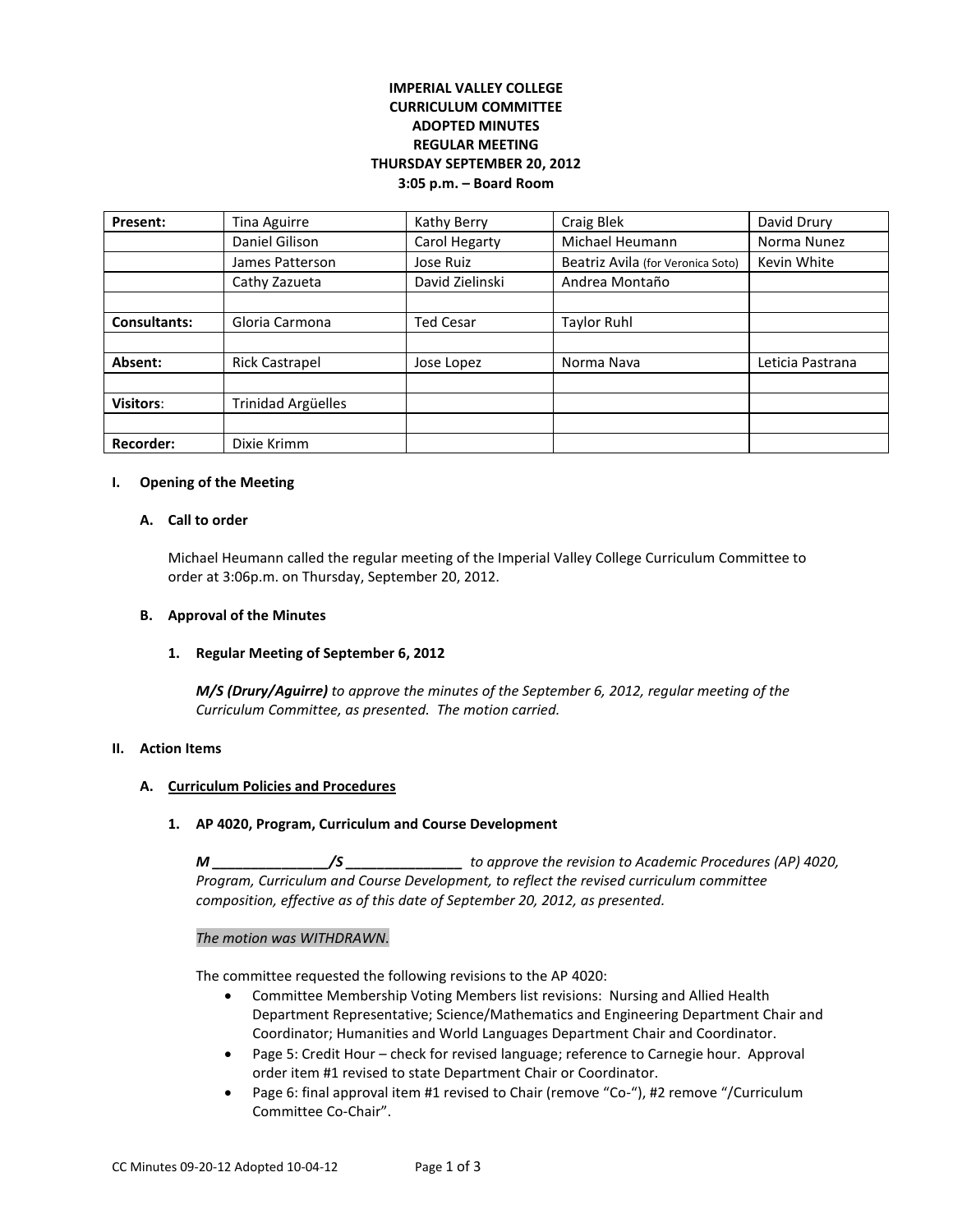### **B. Credit Courses**

- **1. Revised Courses**
	- **a. EMTP 225 – EMT Paramedic Clinical I (3.5)**

*M/S (Aguirre/Drury) to approve the reduction in class size from 20 to 6, per State requirements for EMTP 225, effective 2012-2013, as presented. The motion carried.*

- **2. New Courses**
	- **a. ATHL 157 – Intercollegiate Basketball & PE (1)**
	- **b. ATHL 158 – Intercollegiate Basketball & PE (1)**

*M/S (Aguirre/Drury) to approve the addition of ATHL 157 and ATHL 158, to the credit curriculum, effective 2012 - 2013, as presented. The motion carried.*

Note: These courses were created to separate ATHL 151 – Intercollegiate Basketball & PE (2) into two one unit courses to provide more accurate attendance accounting between semesters.

### **C. Majors and Certificates**

### **1. Revised Majors and Certificates**

## **a. Electrical Technology Major**

*M/S (Blek/Drury) to approve the revision of the description to the Electrical Technology Major, effective 2012-2013, as presented. The motion carried.*

The following statement was added to the major description: Imperial Valley College has partial program certification from the Division of Labor Standards for Electrician Certification.

### **III. Discussion Items**

### **1. Establishing Prerequisites – (Power Point from Curriculum Institute)**

Michael reviewed the Power Point that was presented at the Curriculum Institute. The changes in the process of establishing prerequisites were in response to the Student Success Task Force recommendation. When a course has a low success rate, looking at implementing prerequisites may be a good idea. Committee members agreed that prerequisites should be reviewed and ideas shared by divisions in order to provide the most appropriate implementation, with caution observed for disproportionate impact.

### **2. Distance Education Update**

David Zielinski – Offering courses via distance education would be appropriate if the class is meeting the demand and if department chairs determine the need. It should be a measured call by division deans. It was recommended that a subcommittee of the curriculum committee be created to regularly review that the sections being offered via distance education meet a standard of rigor.